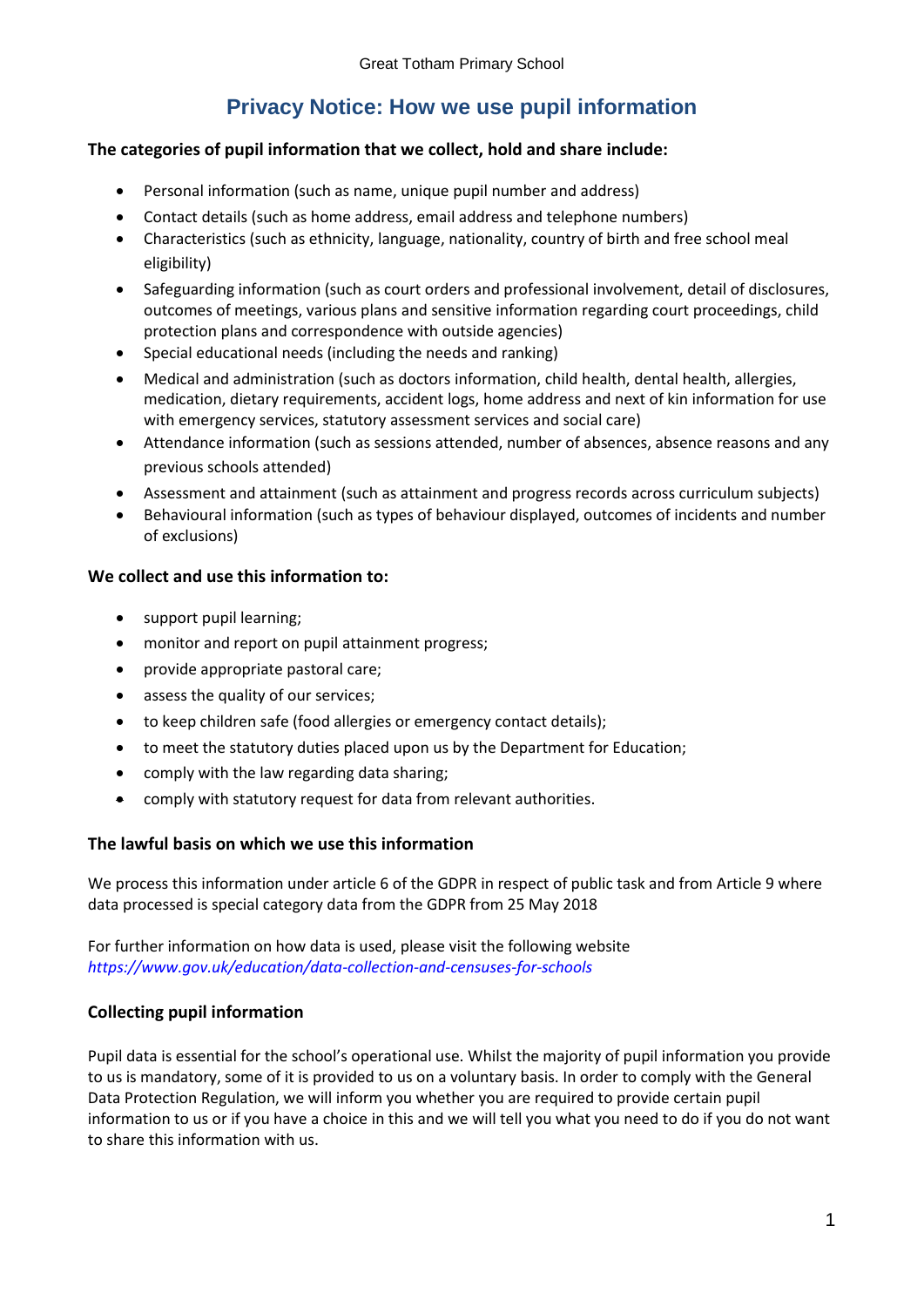## **Storing pupil data**

We hold pupil data securely for the length of time prescribed by the information management toolkit adopted by our school.

### **Who we share pupil information with**

We routinely share pupil information with:

- schools that the pupil's attend after leaving us
- our local authority
- the Department for Education (DfE)
- social care
- statutory assessment services
- Banardoes/Virgin Healthcare
- Essex County Council

## **Why we share pupil information**

We do not share information about our pupils with anyone without consent unless the law and our policies allow us to do so.

We share pupils' data with the Department for Education (DfE) on a statutory basis. This data sharing underpins school funding and educational attainment policy and monitoring.

We are required to share information about our pupils with our local authority (LA) and the Department for Education (DfE) under section 3 of The Education (Information About Individual Pupils) (England) Regulations 2013.

### **Data collection requirements**

To find out more about the data collection requirements placed on us by the Department for Education (for example; via the school census) go to *[https://www.gov.uk/education/data-collection-and-censuses-for](https://www.gov.uk/education/data-collection-and-censuses-for-schools)[schools.](https://www.gov.uk/education/data-collection-and-censuses-for-schools)*

## **The National Pupil Database (NPD)**

Much of the data about pupils in England goes on to be held in the National Pupil Database (NPF).

The NPD is owned and managed by the Department for Education and contains information about pupils in schools in England. It provides invaluable evidence on educational performance to inform independent research, as well as studies commissioned by the department.

It is held in electronic format for statistical purposes. This information is securely collected from a range of sources including schools, local authorities and awarding bodies.

To find out more about the NPD, go to [https://www.gov.uk/government/publications/national-pupil](https://www.gov.uk/government/publications/national-pupil-database-user-guide-and-supporting-information)[database-user-guide-and-supporting-information.](https://www.gov.uk/government/publications/national-pupil-database-user-guide-and-supporting-information)

The law allows the department to share information about our pupils from the NPD with third parties who promote the education or well-being of children in England.